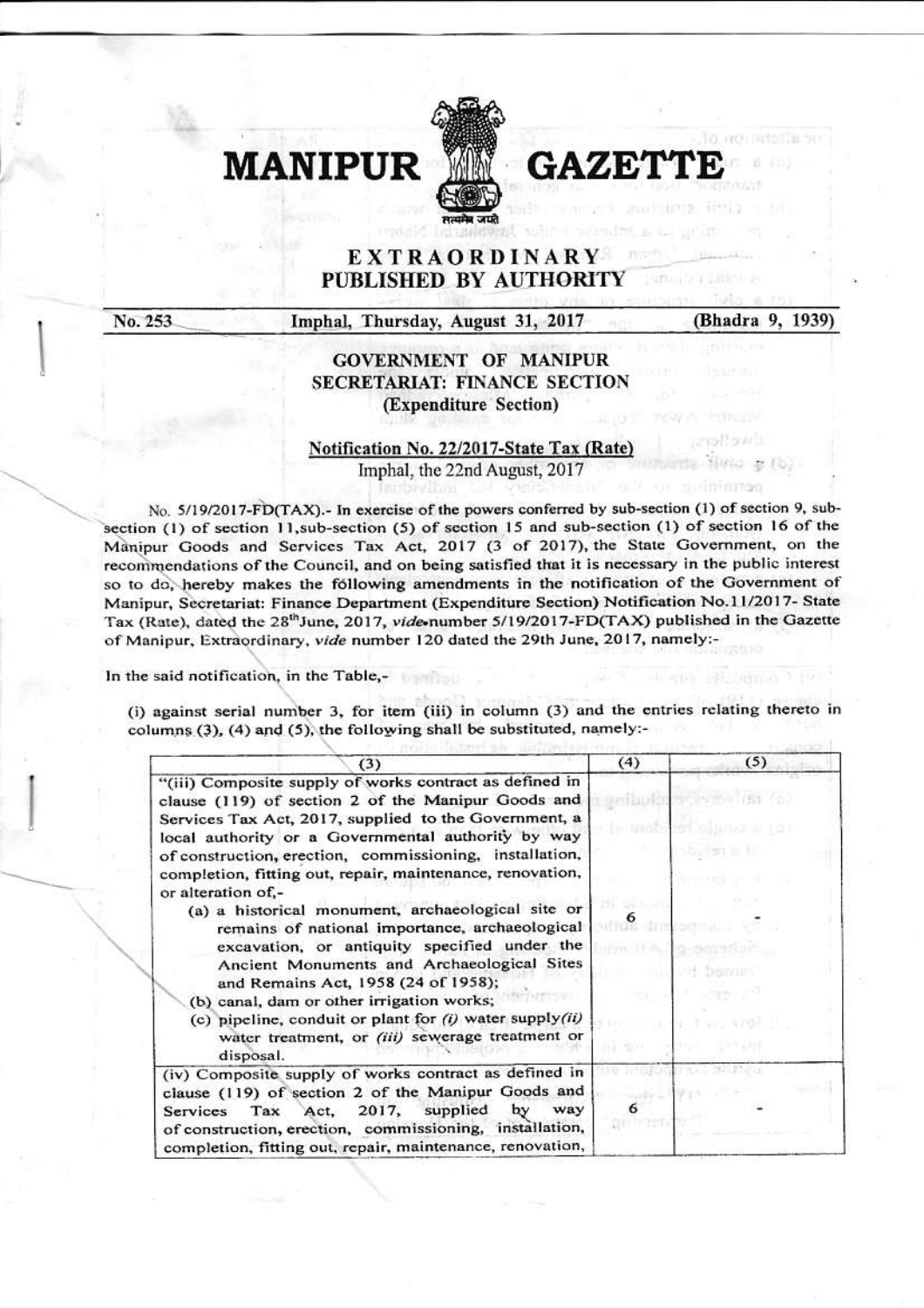| or alteration of,-                                                                                                                                                                                                                                                                                                                                        |          |
|-----------------------------------------------------------------------------------------------------------------------------------------------------------------------------------------------------------------------------------------------------------------------------------------------------------------------------------------------------------|----------|
| (a) a road, bridge, tunnel, or terminal for road<br>transportation for use by general public;<br>(b) a civil structure or any other original works<br>pertaining to a scheme under Jawaharlal Nehru<br>National Urban Renewal Mission or Rajiv<br>AwaasYojana;                                                                                            |          |
| (c) a civil structure or any other original works                                                                                                                                                                                                                                                                                                         |          |
| pertaining to the "In-situ rehabilitation of<br>existing slum dwellers using land as a resource<br>through private participation" under<br>the<br>Housing for All (Urban) Mission/Pradhan<br>Mantri Awas Yojana, only for existing slum<br>dwellers:                                                                                                      |          |
| (d) a civil structure or any other original works<br>pertaining to the "Beneficiary led individual<br>house construction / enhancement" under the                                                                                                                                                                                                         | affilia) |
| Housing for All (Urban) Mission/Pradhan<br>Mantri Awas Yojana;<br>(e) a pollution control or effluent treatment plant,                                                                                                                                                                                                                                    |          |
| except located as a part of a factory; or<br>(f) a structure meant for funeral, burial or<br>cremation of deceased.                                                                                                                                                                                                                                       |          |
| (v) Composite supply of works contract as defined in<br>clause (119) of section 2 of the Manipur Goods and<br>Services Tax Act, 2017, supplied by way of<br>construction, erection, commissioning, or installation of<br>original works pertaining to,-                                                                                                   |          |
| (a) railways, excluding monorail and metro;                                                                                                                                                                                                                                                                                                               |          |
| (b) a single residential unit otherwise than as a part<br>of a residential complex:                                                                                                                                                                                                                                                                       |          |
| (c) low-cost houses up to a carpet area of 60 square<br>metres per house in a housing project approved<br>by competent authority empowered under the<br>'Scheme of Affordable Housing in Partnership'<br>framed by the Ministry of Housing and Urban<br>Poverty Alleviation, Government of India;<br>(d) low cost houses up to a carpet area of 60 square |          |
| metres per house in a housing project approved<br>by the competent authority under-                                                                                                                                                                                                                                                                       |          |
| (1)<br>the<br>"Affordable<br>Housing<br>Partnership" component of the Housing                                                                                                                                                                                                                                                                             | ın       |

**Shop** 

окаленности

 $\mathfrak{c}$ 

 $(v$ 

 $\mathbf{r}$ 

n:

 $\mathbf{r}_{\mathrm{f}}$  or

 $N<sub>t</sub>$  $\overline{12}$  $S\epsilon$ 

 $\overline{\mathbf{1}}$ 

¥.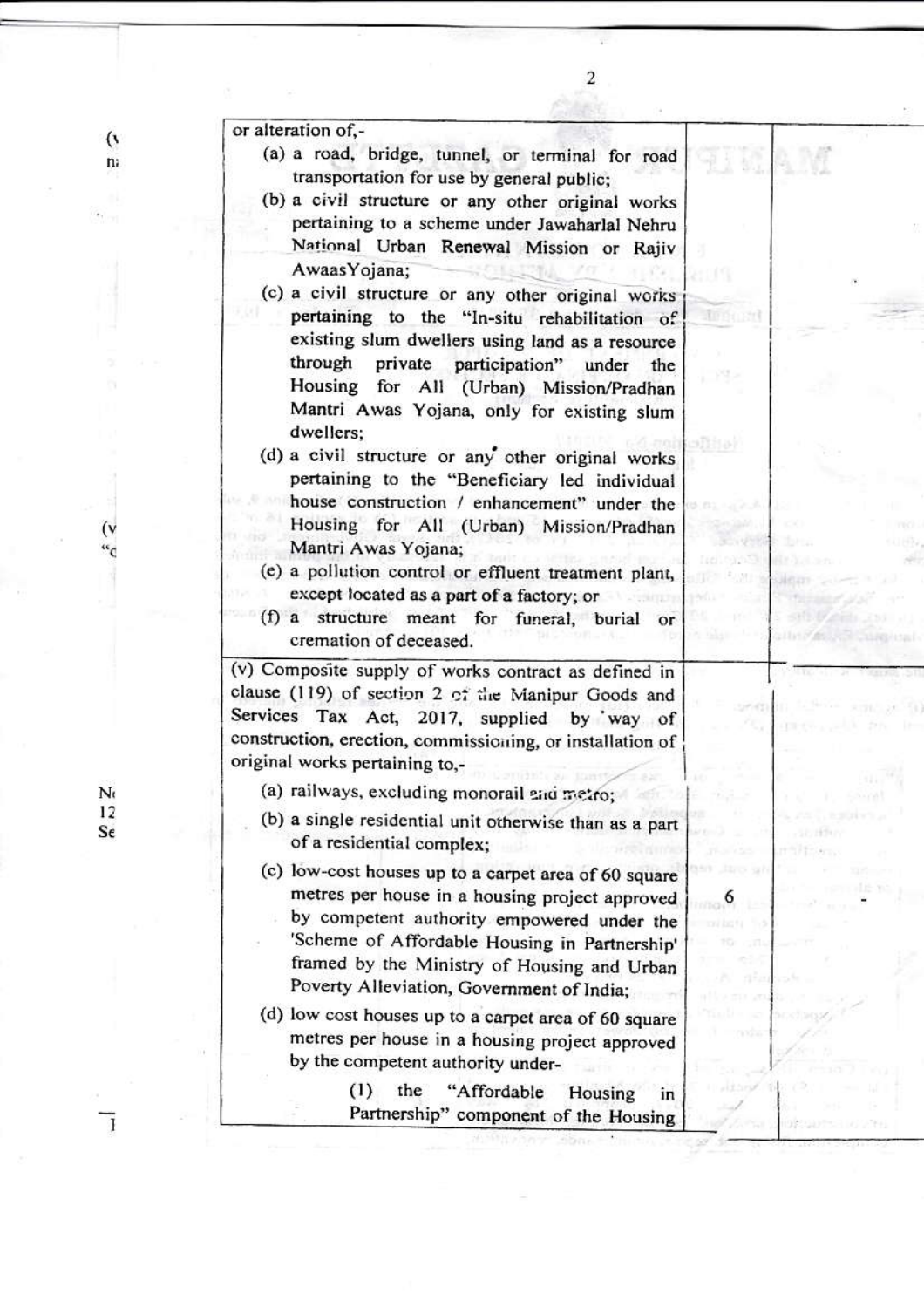| for All (Urban) Mission/Pradhan Mantri<br>Awas Yojana;                                                                                                               |   |  |
|----------------------------------------------------------------------------------------------------------------------------------------------------------------------|---|--|
| (2) any housing scheme of a State<br>Government;                                                                                                                     |   |  |
| for<br>(e) post-harvest storage infrastructure                                                                                                                       |   |  |
| agricultural produce including a cold storage for<br>such purposes; or                                                                                               |   |  |
| handling system,<br>(f) mechanised food grain<br>machinery or equipment for units processing<br>agricultural produce as food stuff excluding<br>aicoholic beverages. |   |  |
| (vi) Construction services other than (i), (ii), (iii), (iv)<br>and (v) above.                                                                                       | 9 |  |

(ii) against serial number 8, for item (vi) in column (3) and the entries relating thereto in columns (3), (4) and (5), the following shall be substituted, namely:-

will this

|                                                                                                                                                                  | (4) | (5)                                                                                                                                                                                                     |
|------------------------------------------------------------------------------------------------------------------------------------------------------------------|-----|---------------------------------------------------------------------------------------------------------------------------------------------------------------------------------------------------------|
| (3)<br>"(vi) Transport of passengers by motorcab where the<br>cost of fuel is included in the consideration charged<br>from the service recipient.<br>North 1988 | 2.5 | Provided that credit<br>of input tax charged<br>ando<br>goods<br>on<br>in<br>services used<br>the<br>supplying<br>service has not been<br>taken<br>refer<br>to<br>Piease<br>Explanation<br>no.<br>(iv)] |
|                                                                                                                                                                  |     | or                                                                                                                                                                                                      |
|                                                                                                                                                                  |     | 55.                                                                                                                                                                                                     |

(iii) against serial number 9, for item (iii) in column (3) and the entries relating thereto in columns (3), (4) and (5), the following shall be substituted, namely:-

|                                                                                                                                                                                                                                                                           | (4) | (5)                                                                                                                            |
|---------------------------------------------------------------------------------------------------------------------------------------------------------------------------------------------------------------------------------------------------------------------------|-----|--------------------------------------------------------------------------------------------------------------------------------|
| (3)<br>"(iii) Services of goods transport agency (GTA) in<br>relation to transportation of goods (including used)<br>household goods for personal use).<br>means any<br>Explanation.- "goods transport agency"<br>person who provides service in relation to transport of | 2.5 | Provided that credit<br>of input tax charged<br>and<br>goods<br>on<br>$\lfloor n \rfloor$<br>services used<br>the<br>supplying |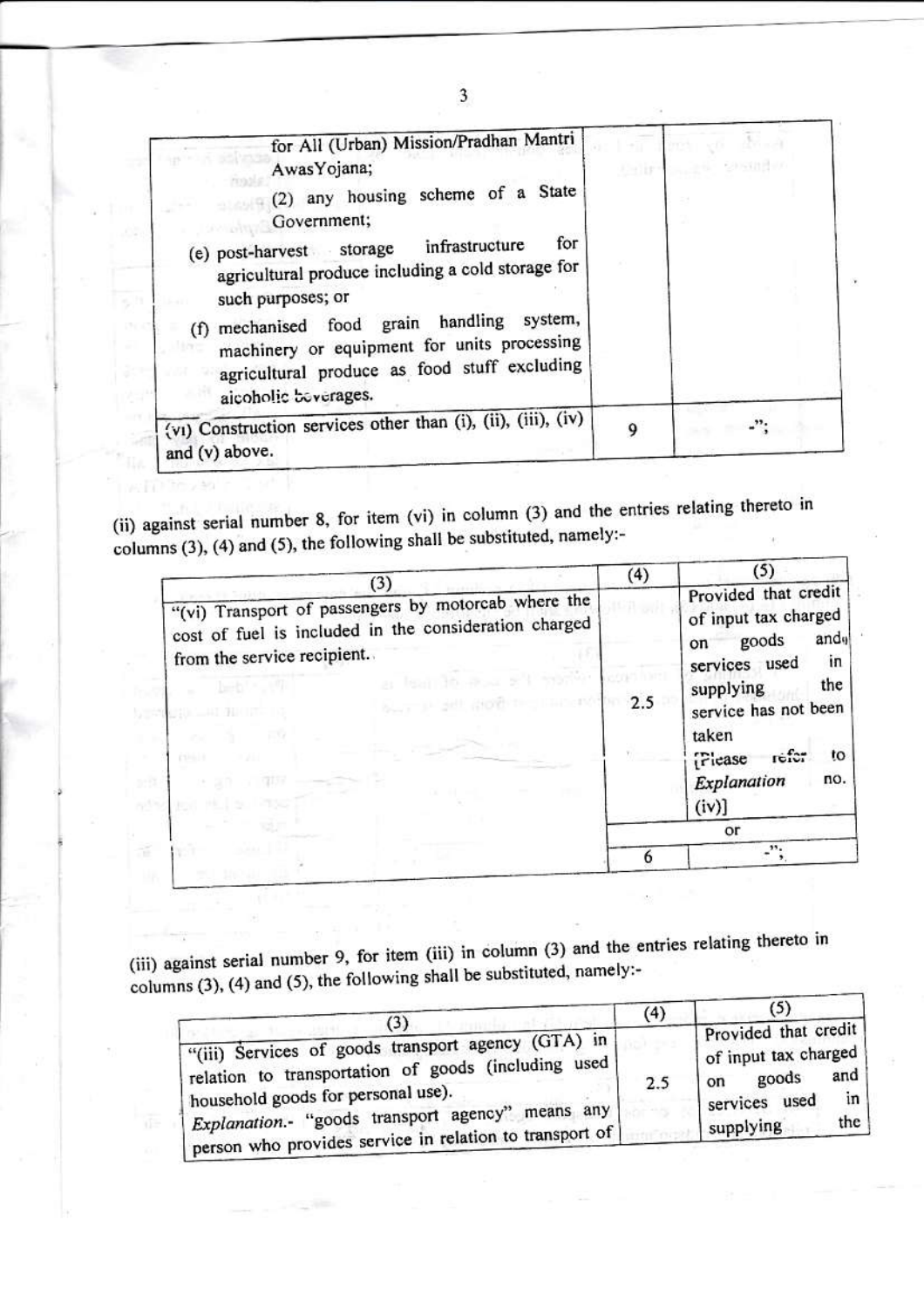| goods by road and issues consignment note, by<br>whatever name called.<br>-a itel somethy with | service has not been<br>taken<br>refer<br>[Please]<br>to                                                                                                                                                                       |
|------------------------------------------------------------------------------------------------|--------------------------------------------------------------------------------------------------------------------------------------------------------------------------------------------------------------------------------|
|                                                                                                | Explanation<br>no.<br>$(iv)$ ]                                                                                                                                                                                                 |
| TO SHAND TO THE                                                                                | or                                                                                                                                                                                                                             |
| <b>Light Horsen's Customs</b><br>denne ginn e2<br>WARD OF THE LA<br>WAY THAT ON I'M HEAD BEEN  | the<br>Provided<br>that<br>transport<br>goods<br>opting to<br>agency<br>pay state tax@6%<br>under this entry<br>shall, thenceforth, be<br>liable to pay state<br>tax $@6\%$ on all<br>the services of GTA<br>supplied by it."; |

(iv) against serial number 10, for item (i) in column (3) and the entries relating thereto in columns (3), (4) and (5), the following shall be substituted, namely:-

owner ou

| (3)                                                                                                                        | (4) | (5)                                                                                                                                                                                                                 |
|----------------------------------------------------------------------------------------------------------------------------|-----|---------------------------------------------------------------------------------------------------------------------------------------------------------------------------------------------------------------------|
| "(i) Renting of motorcal where the cost of fuel is<br>included in the consideration charged from the service<br>recipient. | 2.5 | Provided that credit<br>of input tax charged<br>goods<br>and<br>on<br>services used<br>$\mathsf{in}$<br>the<br>supplying<br>service has not been<br>taken<br>refer<br>[Please]<br>to<br>Explanation<br>no.<br>(iv)] |
|                                                                                                                            |     | <b>Or</b>                                                                                                                                                                                                           |
|                                                                                                                            |     | ە دىر                                                                                                                                                                                                               |

(v) against serial number 11, for item (i) in column (3) and the entries relating thereto in columns (3), (4) and (5), the following shall be substituted, namely:to cutteromant.

R

| "(i) Services of goods transport agency (GTA) in<br>relation to transportation of goods (including used) | Provided that credit<br>of input tax charged |
|----------------------------------------------------------------------------------------------------------|----------------------------------------------|

**ANSON**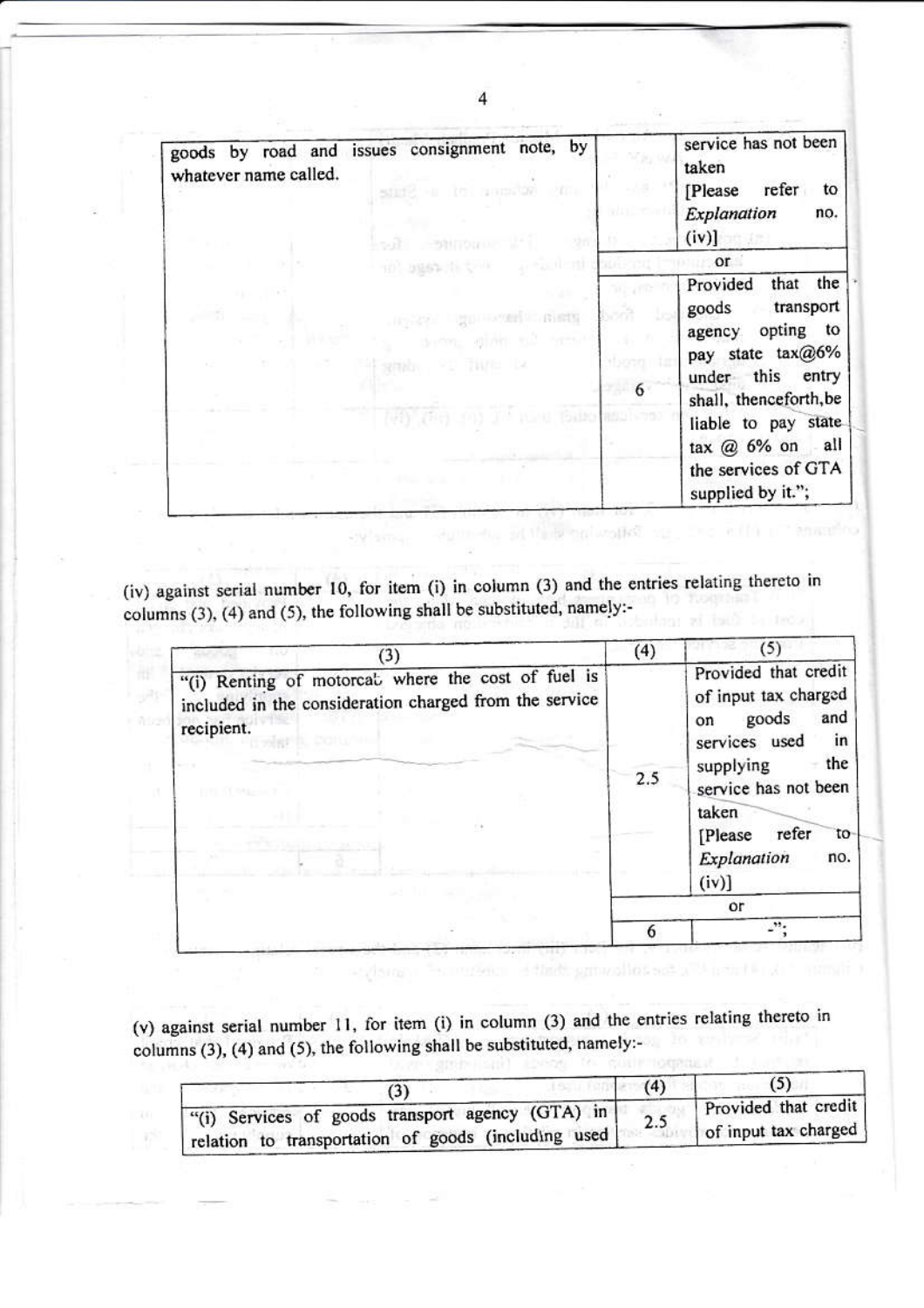| household goods for personal use).<br>Explanation.- "goods transport agency" means any<br>person who provides service in relation to transport of<br>goods by road and issues consignment note, by<br>whatever name called. |   | goods<br>and<br>on<br>services used<br>in<br>supplying<br>the<br>service has not been<br>taken<br>[Please refer<br>to<br>Explanation<br>no.<br>(iv) |
|-----------------------------------------------------------------------------------------------------------------------------------------------------------------------------------------------------------------------------|---|-----------------------------------------------------------------------------------------------------------------------------------------------------|
|                                                                                                                                                                                                                             |   | or                                                                                                                                                  |
|                                                                                                                                                                                                                             |   | Provided<br>that the<br>goods<br>transport<br>opting to<br>agency<br>pay state tax @ 6%                                                             |
|                                                                                                                                                                                                                             | 6 | under this entry<br>shall, thenceforth,<br>be liable to pay state                                                                                   |
|                                                                                                                                                                                                                             |   | tax $@6%$ on<br>all<br>services<br>of<br>the<br>supplied<br>by<br>GTA<br>it.";                                                                      |

vi) against serial number 26,-

(a) in column  $(3)$ , in item  $(i)$ ,-

(A) for sub-item (b), the following sub-item shall be substituted, namely:-

"(b) Textiles and textile products falling under Chapter 50 to 63 in the First Schedule to the Customs Tariff Act, 1975 (51of 1975);";

(B) the Explanation shall be omitted;

(b) for item (ii) in column (3) and the entries relating thereto in columns (3), (4) and (5), the following shall be substituted, namely:-

| (3)                                                                                                                                                                                                                        | (4) | (5)                   |
|----------------------------------------------------------------------------------------------------------------------------------------------------------------------------------------------------------------------------|-----|-----------------------|
| "(ii) Services by way of any treatment or process on goods<br>belonging to another person, in relation to-<br>(a) printing of newspapers;<br>(b) printing of books (including Braille books), journals and<br>periodicals. | 2.5 | $\tilde{\mathcal{D}}$ |
| (iii) Manufacturing services on physical inputs (goods) owned by<br>others, other than (i) and (ii) above.                                                                                                                 |     |                       |